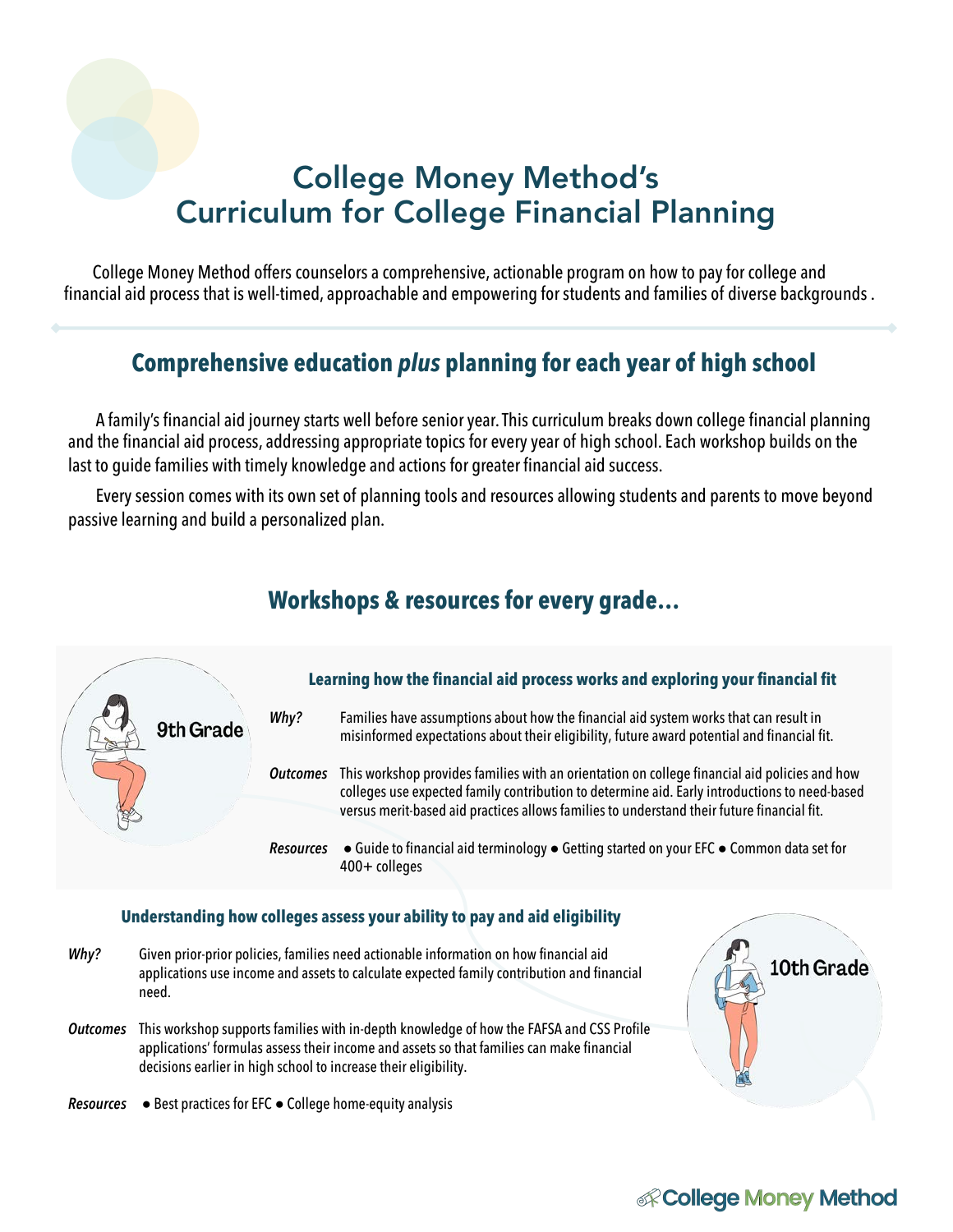|               |                  | <b>Building financial fit and affordability into your school lists</b>                                                                                                                                                                                                                             |
|---------------|------------------|----------------------------------------------------------------------------------------------------------------------------------------------------------------------------------------------------------------------------------------------------------------------------------------------------|
|               | Why?             | While financial fit may be an important criteria, students and families find it difficult to<br>understand how colleges' aid policies match their financial needs.                                                                                                                                 |
|               | Outcomes         | This workshop supports students in taking a data-driven approach to researching each college's<br>financial aid practices to make more evidence-based decisions for financial fit. Students can<br>include a range of colleges, providing greater financial options come decision time Senior year |
| <b>Junior</b> | <b>Resources</b> | • Guide to using college data • Need-based & merit-based financial fit analyses workbook                                                                                                                                                                                                           |
|               |                  | <b>Evaluating loans and borrowing for your college investment</b>                                                                                                                                                                                                                                  |
|               | Why?             | With loans a component of financial aid offers, many students do not understand how<br>borrowing impacts their future financial wellbeing, leaving them to question whether or how<br>much to borrow.                                                                                              |
|               | <b>Outcomes</b>  | This workshop supports students and families with a detailed understanding of how student<br>and parent loans work, what personal finance principles to use when considering loans, and<br>how to right-size their borrowing based on future financial goals and earning potential.                |
|               | <b>Resources</b> | • Loan calculator • Careers and borrowing comparison workbook                                                                                                                                                                                                                                      |

#### **Succeeding with your financial aid applications**

- *Why?* Financial aid applications FAFSA & CSS Profile are overwhelming and stressful for students and parents given the in-depth reporting requirements, financial terms used and need for accuracy.
- *Outcomes* This workshop supports parents with a clear understanding of the entire application process, including details on which financials need to be reported, for increased accuracy and reduced anxiety in the application process.
- *Resources* Video walk-through of FAFSA 25-page Guide to CSS Profile Investments calculator

#### **Comparing financial aid awards and considering appeals**

- *Why?* Awards can be confusing and leave students and families with an unclear of their true cost and investment for four years and navigating an appeal process for increased aid is challenging.
- *Outcomes* This workshop supports families with a framework on how to standardize and compare varying financial aid awards and understand their full 4-year costs. Parents and students receive guidance on when it is appropriate to appeal and how to do so successfully.
- *Resources* Award comparison workbook 4-year college cost projection Loan and payback calculator

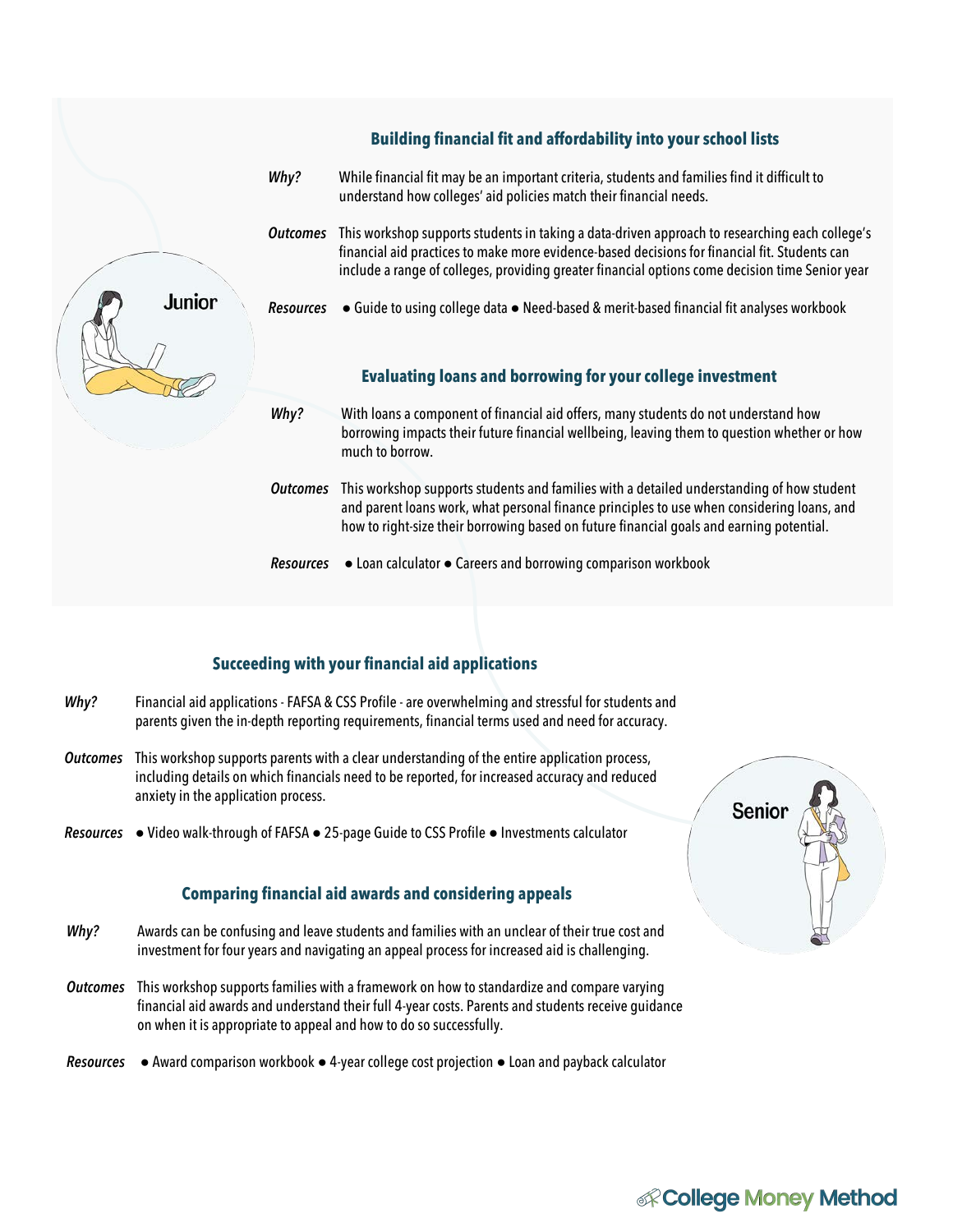### **Goals and Outcomes**

- **1. Develop early awareness and understanding** of college financing and the financial aid process so students and families establish their financial fit earlier and increase choices in their college selection process.
- **2. Guide students and families through the financial aid system**, breaking down the entire process into manageable lessons with actions appropriate for each year of high school.
- **3. Provide students and families with personalized tools** to move from passive learning to active planning in the college financing process.
- **4. Introduce students to key concepts and behaviors in personal finance** by integrating these as part of college financial planning.

### **Workshops and resources to build your own content library**

- All live workshops are recorded to provide on-demand access for students and families.
- Resources accompany each workshop to give families the tools to create their own college financial plans.
- Together, these assets provide evergreen educational content to your school community.

### **About Paul Martin**

Paul Martin is founder of College Money Method, a financial education service focused on helping students and families with college affordability and the financial aid process. A graduate of Harvard and MIT, his passion for this work stems from his own experience going through the process alone as a first-generation college student.

In partnership with Miami-Dade and Broward School Districts – the nation's  $4<sup>th</sup>$  and  $6<sup>th</sup>$  largest respectively – Paul has recorded district-wide trainings for counselors and workshops for students on financial aid and paying for college. He works with 18 independent schools in 10 states to offer his curriculum and individual advising to students of diverse economic backgrounds.

As a volunteer and service leader, Paul is member of the National College Advocacy Group, a non-profit comprised of financial planners focusing on college access and affordability. He is also the President of First-Generation Harvard Alumni and the Founder of First-Generation Alumni of MIT, two organizations that offer mentorship to first-generation students as they trailblaze through college.



### **Contact me to discuss how we can customize this for your school…**

[paul.martin@collegemoneymethod.com](mailto:paul.martin@collegemoneymethod.com) or 954.895.2926.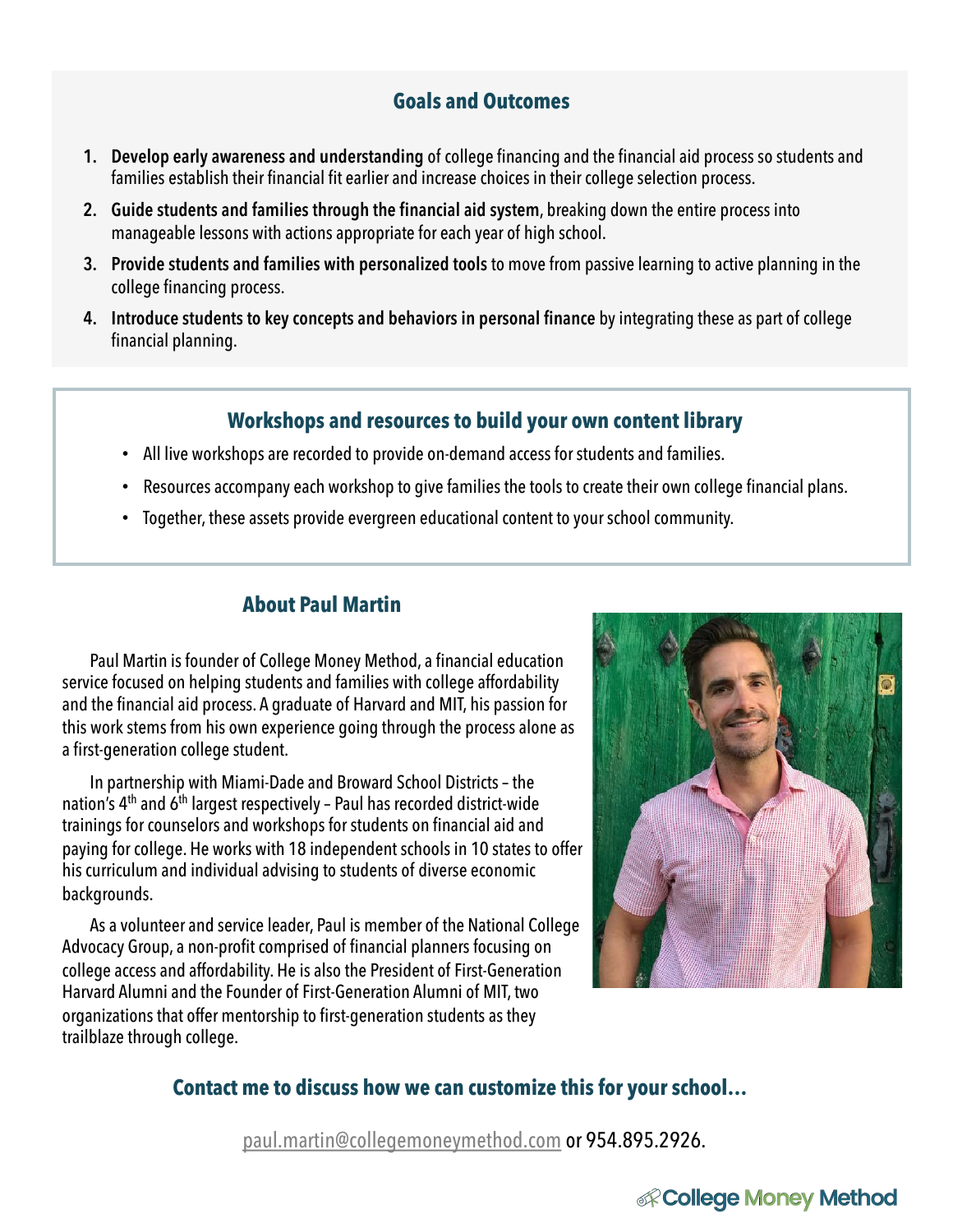# **Learning how the financial aid process works and exploring your financial fit**

There are financial aid opportunities for students of all economic backgrounds. To take advantage of these, families need to understand how the financial aid system works early and match to colleges with financial aid policies that provide the best financial fit.

This workshop provides 9th grade students and their families with the knowledge of how the financial aid system works and the tools to understand their need-based eligibility and find their financial match. You will learn about different financial aid policies and the best options for you to receive the most money to help pay for college.

# **Topics Covered**

Today's cost of college and your investment

How colleges evaluate your financial situation

- Deep dive into Expected Family Contribution (EFC) and Demonstrated Need
- How need-based eligibility is determined
- Colleges' expectations for your resources to pay

Understanding a college's financial aid policy

- Important considerations for need-based financial aid
- Important considerations for merit-based financial aid
- Ways to research colleges' financial aid policies and practices

Planning for your college investment Putting it all together

- Finding your financial fit college matches for all families
- Action steps for students and parents

### **Resources**

- $\Rightarrow$  **Guide to financial aid terminology**: a newcomer's guide to key concepts and terms used by colleges and financial aid offices
- $\Rightarrow$  **Getting started with your EFC**: workbook to explore your EFC and demonstrated need
- $\Rightarrow$  **Colleges that meet 100% need**: list of colleges that meet 100% of financial need including those with no loan policies
- $\Rightarrow$  **College Common Data Set (CDS) spreadsheet**: List of 400+ colleges with key data points on need-based and merit-based awards

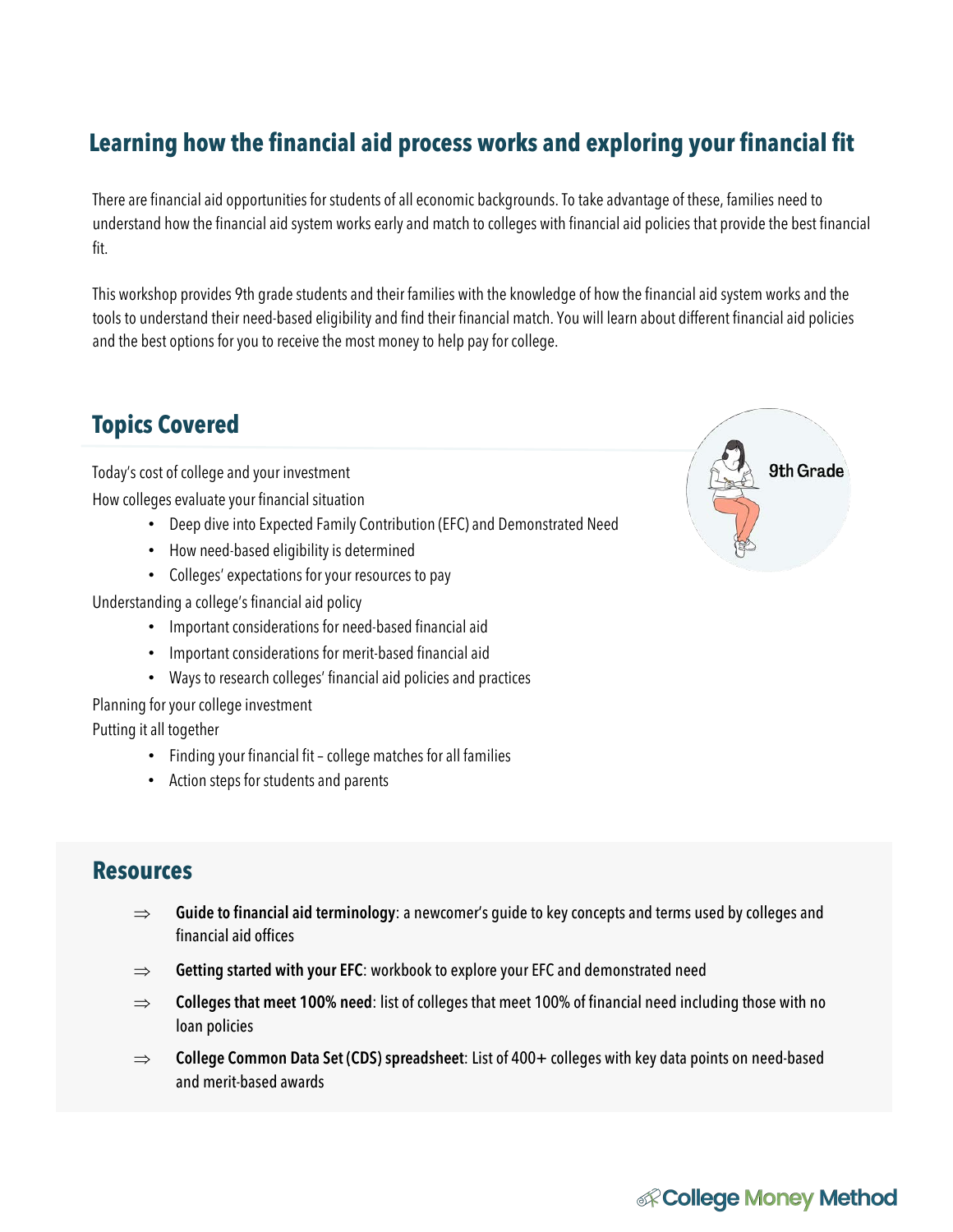# **Understanding how colleges assess your ability to pay and aid eligibility**

Given today's cost of college, most families need to understand their financial aid eligibility and how the system works to afford the four-year investment. However, the rules and formulas are unclear and complex, leaving families to make assumptions about their eligibility and limiting college choices.

- How do colleges calculate how much we pay?
- What are the ways our income and investments impact our financial aid eligibility?
- What considerations and actions should we take Sophomore year?

This workshop for 10<sup>th</sup> grade students and their families answers these key questions and provides a jump start on the financial aid process. There are financial decisions families make during early high school years that can impact their financial aid eligibility and future awards. An early understanding of the financial aid rules and formulas empowers families to make important decisions before senior year.

# **Topics Covered**

Introduction to the financial aid process How colleges evaluate your financial situation

- Deep dive into needs analysis
- Expected Family Contribution (EFC) and Demonstrated Need
- Differences between FAFSA and CSS Profile colleges

Explanation of how income and assets are used to calculate EFC

- Differences between FAFSA and CSS Profile EFC formulas
- Resources to calculate your EFC

Understanding a college's financial aid policy

- Need-based versus merit-based financial aid
- Resources to research colleges' financial aid policies and practices

Financial decisions that can impact your financial aid eligibility

- Common income considerations for families
- Common savings and investment considerations for families

### **Resources**

- $\Rightarrow$  **Common financial considerations for EFC**: quide for families on common income and asset decisions that can impact EFC and need-based aid eligibility
- $\Rightarrow$  **College home-equity analysis**: list of CSS Profile colleges and their generally understood approach to using home equity as a parent asset.

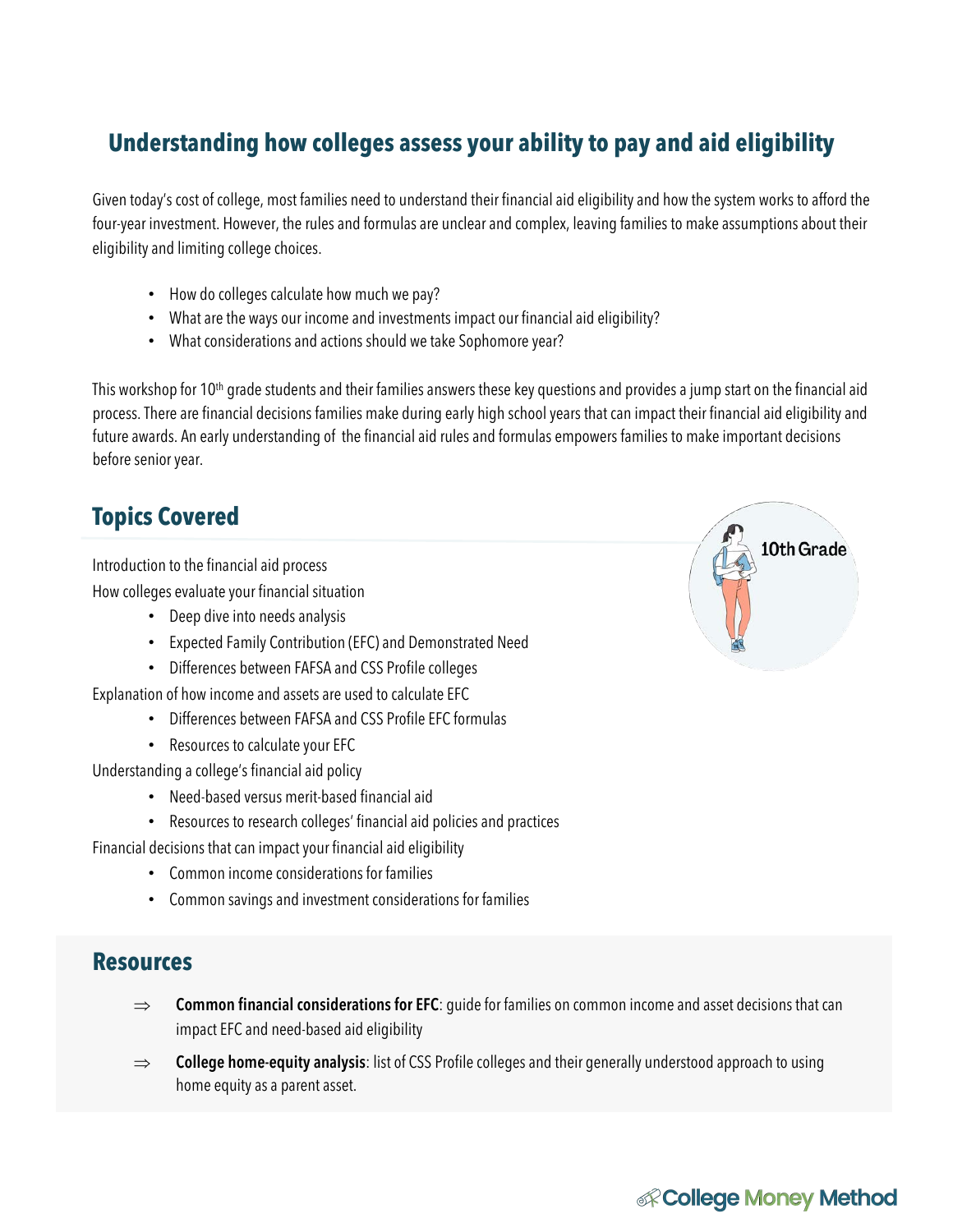# **Building financial fit and affordability into your school list**

Affordability and cost play a part in the college selection process for most families. Understanding whether a college is a financial fit early in the evaluation process creates a more balanced school list and increases a student's future options. Students and families have questions at the start of this process.

- How do we know the types of financial assistance we qualify for at each school?
- Where do we find information about a college's financial aid policy?
- What are reliable resources to estimate financial aid awards?

This workshop for juniors and their families answers these questions and provides guidance on how to research your financial fit for any college using easily accessible data and other online resources. With this information, you can include financial fit as a component of your list-building process .

# **Topics Covered**

How colleges determine your financial need

- Review of Expected Family Contribution (EFC) and Demonstrated Need Understanding your financial fit
	- What is financial fit
	- How college financial aid policies fit each family's financial circumstances
	- Need-based versus merit-based financial fit

Learning about colleges' financial aid policies

- Need-based aid how colleges meet need or gap need
- Merit-based aid how colleges award merit aid

How to use data and resources to research colleges need-based aid policies and practices How to use data and resources to research colleges merit-based aid policies and practices Putting it all together

• Incorporating college financial fit into your list building

### **Resources**

- $\Rightarrow$  **Guide to using college data**: visual guide of how to use data to understand college financial aid policies.
- $\Rightarrow$  **College Common Data Set (CDS) spreadsheet**: List of 400+ colleges with key data points on need-based and merit-based awards.
- $\Rightarrow$  **Financial fit analysis workbooks for need-based and merit-based aid: interactive worksheets that allow** families to explore colleges that match to their financial fit .

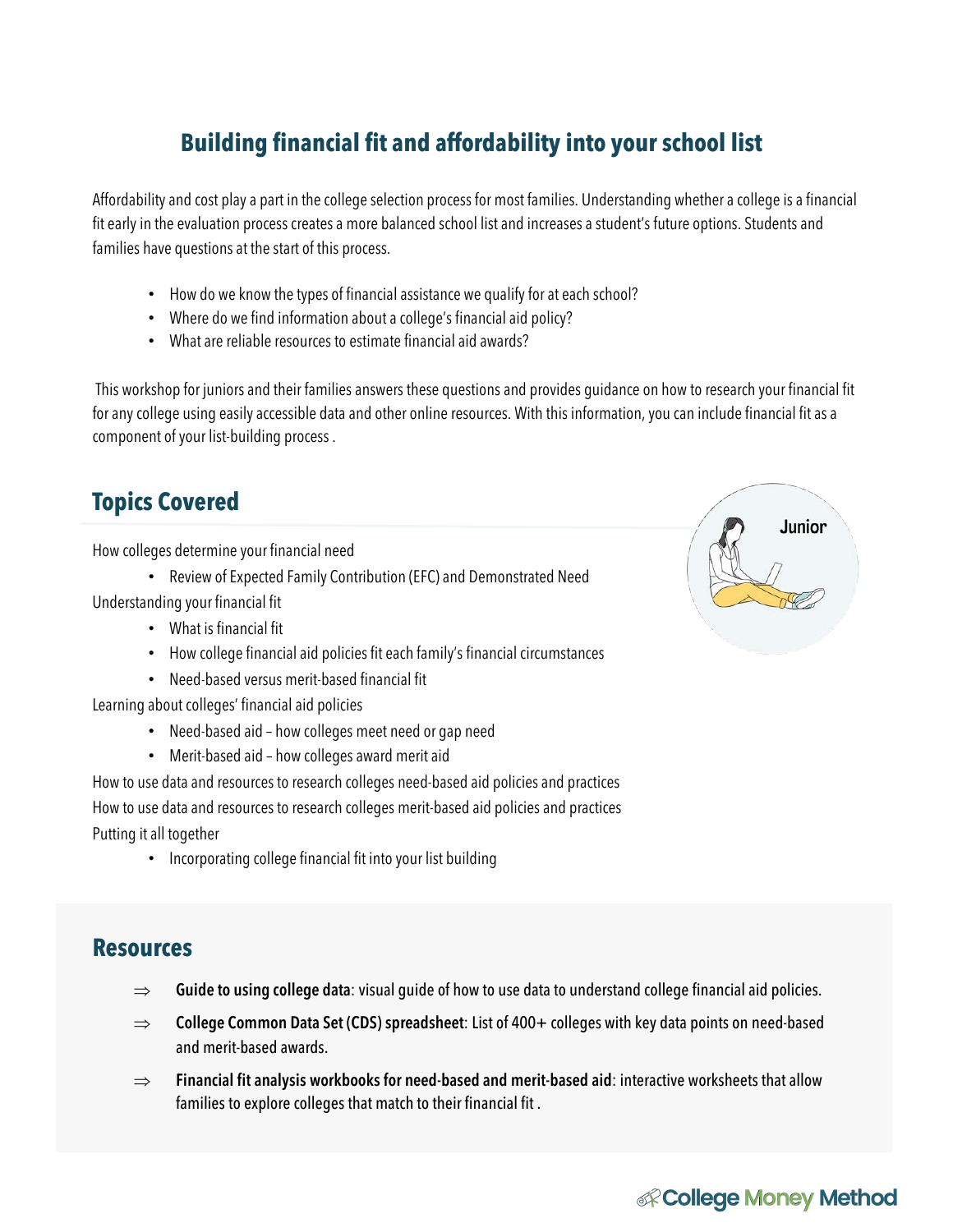# **Evaluating loans and borrowing for your college investment**

Most students and families turn to borrowing to afford their college dream. Your college education is an investment., and like many investments, financing can be a necessary part. Except for a handful of colleges, loans will be a part of your financial aid awards.

- When does it make sense to borrow and how much debt should you consider?
- What are the borrowing options for students and parents and the terms of these different options?

This workshop for juniors and their families answers these important questions so you can evaluate the loan options offered in your financial aid packages. You'll learn the federal rules for borrowing and best options for financing. Importantly, you'll get tools for how right-size your loans with consideration to future earnings and wealth creation.

## **Topics Covered**

Review of loans

- Understanding the terms of borrowing and future obligations
- Learning how interest rates and repayment periods impact to your debt

Responsible borrowing as an investment in your future

- Deciding how much to borrow based on your future earnings
- Understanding the impacts of borrowing on your future wealth creation

Federal Student Loans

- Current information on the types of student loans and how they work
- Understanding your repayment options
- Learning the role of student loans in building your credit

Parent Borrowing

• Reviewing options for parent loans and how they work



### **Resources**

- $\Rightarrow$  **Loan calculator**: interactive workbook to calculate the cost of borrowing and future payments
- ⇒ Right-sized investing in college: workbook to explore responsible borrowing for college education given future career and earning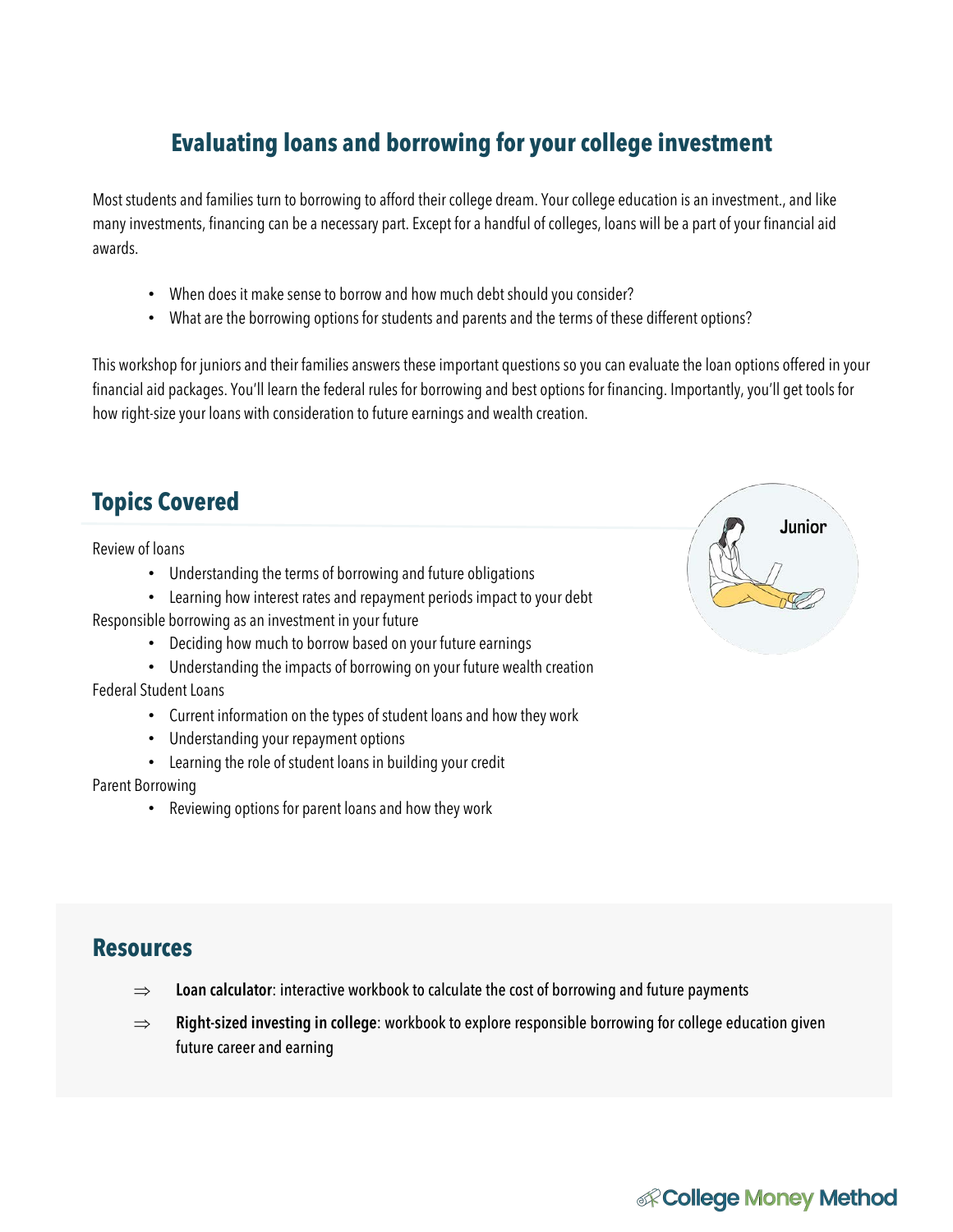# **Succeeding with your financial aid applications**

Completing financial aid applications for the first time can be overwhelming and come with a lot of questions. Families need to advocate for their unique circumstances and provide detailed, accurate responses.

- How does the financial aid process work?
- What information do we need to report and not report?
- How do we complete applications to maximize our chances for financial aid?

This workshop for seniors and their families answers these questions and provides the steps to successfully complete applications. You'll receive detailed instruction of how to accurately complete each section and provide information to advocate for your unique financial situation.

## **Topics Covered**

How is need-based financial aid determined?

Overview of the financial aid application process

- Differences between FAFSA versus CSS Profile
- Federal Student Aid programs
- Eligibility and status: dependent versus independent, custodial determination
- Timelines and deadlines

#### Accurate completion with applications

- How to report income and assets correctly
- Common mistakes and pitfalls to avoid
- CSS Profile and unique requirements
	- Home equity
	- Business owners
	- Special circumstances and advocating for your need

### **Resources**

- ⇒ Video walk-through of FAFSA: screen-by-screen video tutorial on how to complete the FAFSA
- $\Rightarrow$  **Guide to completing the CSS Profile**: 23-page guide to accurately completing all financial sections of the CSS Profile
- $\Rightarrow$  **Workbook on reporting parent investment**: interactive worksheet providing accurate amounts for parents to report in the investment sections of FAFSA and CSS Profile